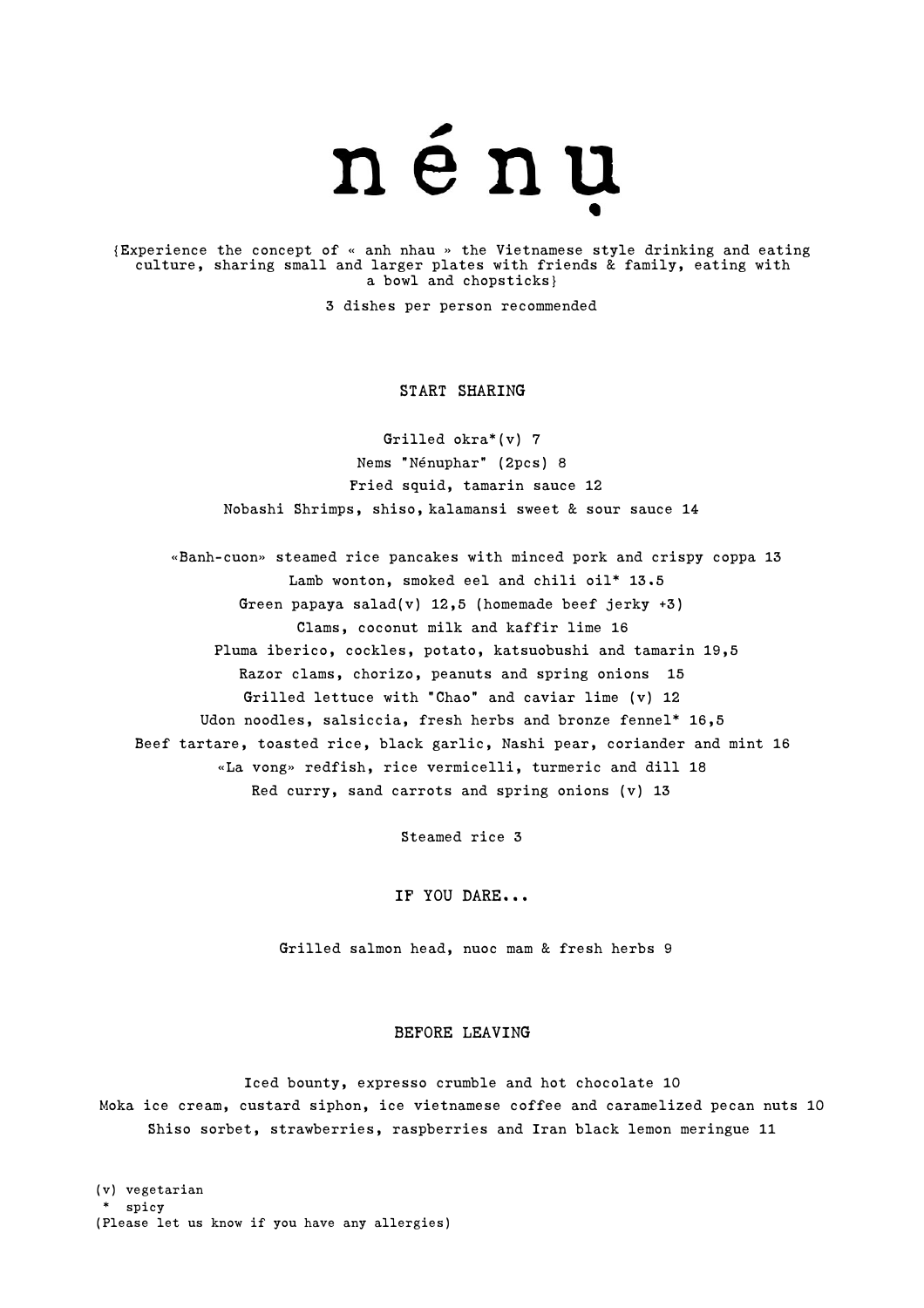# DRINKS

## APERITIFS

Choya Spritz 10 Prosecco 7 Champagne 11

#### COCKTAILS

UMESHU MULE (sake Umeshu, vodka Ketel, ginger beer, lime) 13 FLOWER POWER (gin Nordes, lime, jasmin syrup\*) 13,5 SPICY MAI TAI(rhum Havana 7, white rhum, chili, almond syrup, Angostura) 14 EXPRESSO MARTINI (vodka Ketel One, Vietnamese coffee, sweetened condensed milk) 13 SESAME N STORMY (infused brown rum with sesame\*, ginger beer, lime) 13 GREEN DRAGON (vodka Ketel One, wasabi, lime) 12 CITRUS BLAST (gin Hendrick's, egg white, yuzu, lemon, Iran's black lemon) 14,5 SHISO SMASH (gin Hendrick's, Cointreau, lemon, shiso syrup\*, shiso) 14 ALAIN SUCHONG (whisky Jameson, lemon, smoked tea syrup\*) 14 MILKY L'ANGELO (milk punch\*: mezcal, vodka, pear juice, Madagascar's vanilla) 15

#### NON-ALCOHOLIC COCKTAILS

GIN'BO (gin without alcohol Botaniets, tonic, lavender syrup\*, lemon) 12 BOTAN SOUR (Botan citrus spice, lemon, egg White) 13

## BEERS

Singha 5 IPA Green Killer 4,5 Vedett Blanche 4,5 Venus Effect - Brasserie Surréaliste 5,5 MAK – Triple from Sterrebeek 5

## SOFTS

«Soda Chanh Duong» lemonade\*: lime, soda, sugar cane syrup 4.5 Fever Tree Tonic 4 Fever Tree Ginger Beer 4 Coke 3.5 Coke Zéro 3.5 Still water 50 cl 5 Sparkling water 50 cl 5

\*: Homemade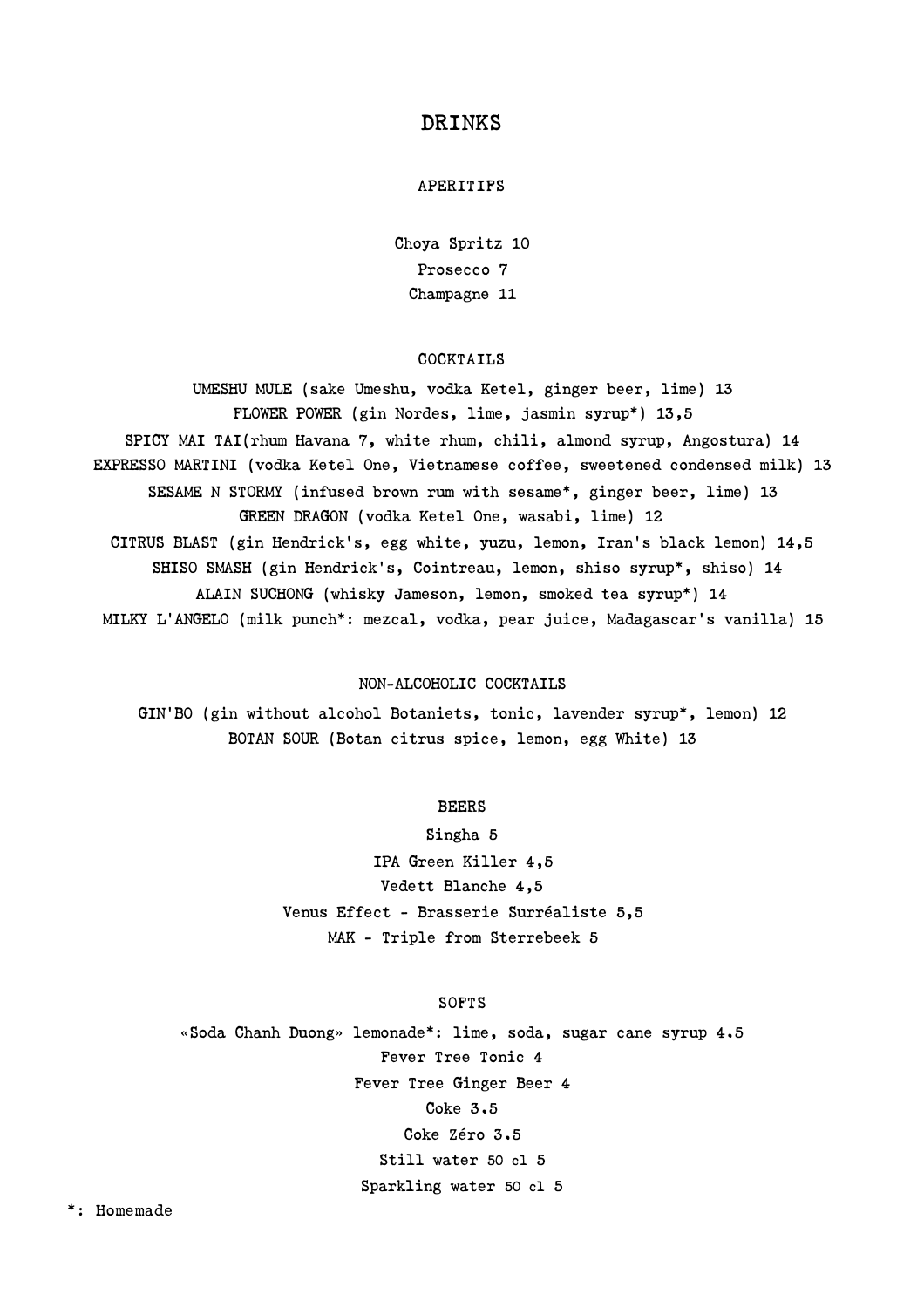## THE WINE

## RED

Bhilar (Tempranillo, Viura), Rioja, Espagne (n.) 6,5/32 12 e mezzo (Primitivo), Puglia, Italie (b.) 6,5/33 Blaufrankish (Blaufrankish), Burgenland, Autriche (n.) 7,5/40 Pigeur Fou (Cabernet Franc), St Nicolas de Bourgueil, Loire, France(n.) 39 Renaissance (Gamay), Touraine, France (n.) 56 Bangarang (Grolleau, Pineau d'Aunis), Loire, France (n.) 37 Domaine Ami "Neige" (Pinot Noir), Bourogne, France (n.) 60 Maranges - Les Clots Roussots 1er Cru (Pinot Noir), Bourgogne, France(n.) 70 Vigne d'Albert (Cabernet sauvignon, Cabernet franc), Bergerac, France (n.) 35 Chateau Haut Lariveau (Merlot), Fronsac, France (n.)60 Galets Rouges (Syrah, Grenache), Costière de Nimes, France (n.) 33 Calcaire (Malbec), Cahors, France (n.) 43 Les Creisses (Carbenet Sauvignon, Grenache, Syrah), Pays d'Oc, France 45 Trousseau des Corvées (Trousseau), Jura, France (n.) 65 Les Pallières (Grenache Noir, Mourvedre), Gigondas, France (n.) 68 La Baronne (Carignan), Languedoc-Roussillon, France (demeter) 85 Cornas, Domaine de Lorient (Syrah), Rhone, France (n.) 90 Basis Nobody (Zweigelt), Niederösterreich, Autriche (n.) 45 Promess (Gamay), Bourgogne, France (n.) 55 Diabolique Mascarade (Syrah, Carignan, Aramon, Cinsault), France (n.) 47

## WHITE

La Forge des Salles (Chardonnay), Pays d'Oc, France 6/27 Echappée Gourmande (Sauvignon, Viognier), Côtes de Thongue, France 6/30 Mischkultur(Traminer, Gruner Veltiner), Weinland, Autriche (n.) 8/45

Le Facteur Sur'L'vélo (Chenin Blanc), Vouvray, France (b.) 38 Melon de bourgogne, Pierre-Oivier Bonhomme, France (n.) 49 Chateau Cambon (Chardonnay), Beaujolais (n.) 42 Fanny Sabre (Chardonnay), Savigny-les-Beaune, Bourgogne, France (n.) 85 Silice (Jacquere), Allobroges, France (n.) 50 Les Crosses (Chardonnay, Sauvignon), Auvergne, France (n.) 65 Les Corvées sous Curon (Chardonnay), Jura, France (n.) 65 La Begou (Grenache Blanc, Grenache Gris), Corbières, France (n.)68 7 Rádku (Welschriesling), Morava, Tchéquie (n.) 55 MT5 (Muller-Thurgau), Moselle Allemande, Allemagne (n.) 46

## ORANGE

Mash Pitt (Chardonnay), Burgenland, Autriche (n.) 65 L'intra Vineuse(Colombard, sauvignon), Languedoc-Roussilon, France 53

#### ROSE

Saveur Secrète (Grenache/Carignan/Cinsault), Hérault, France 5/25